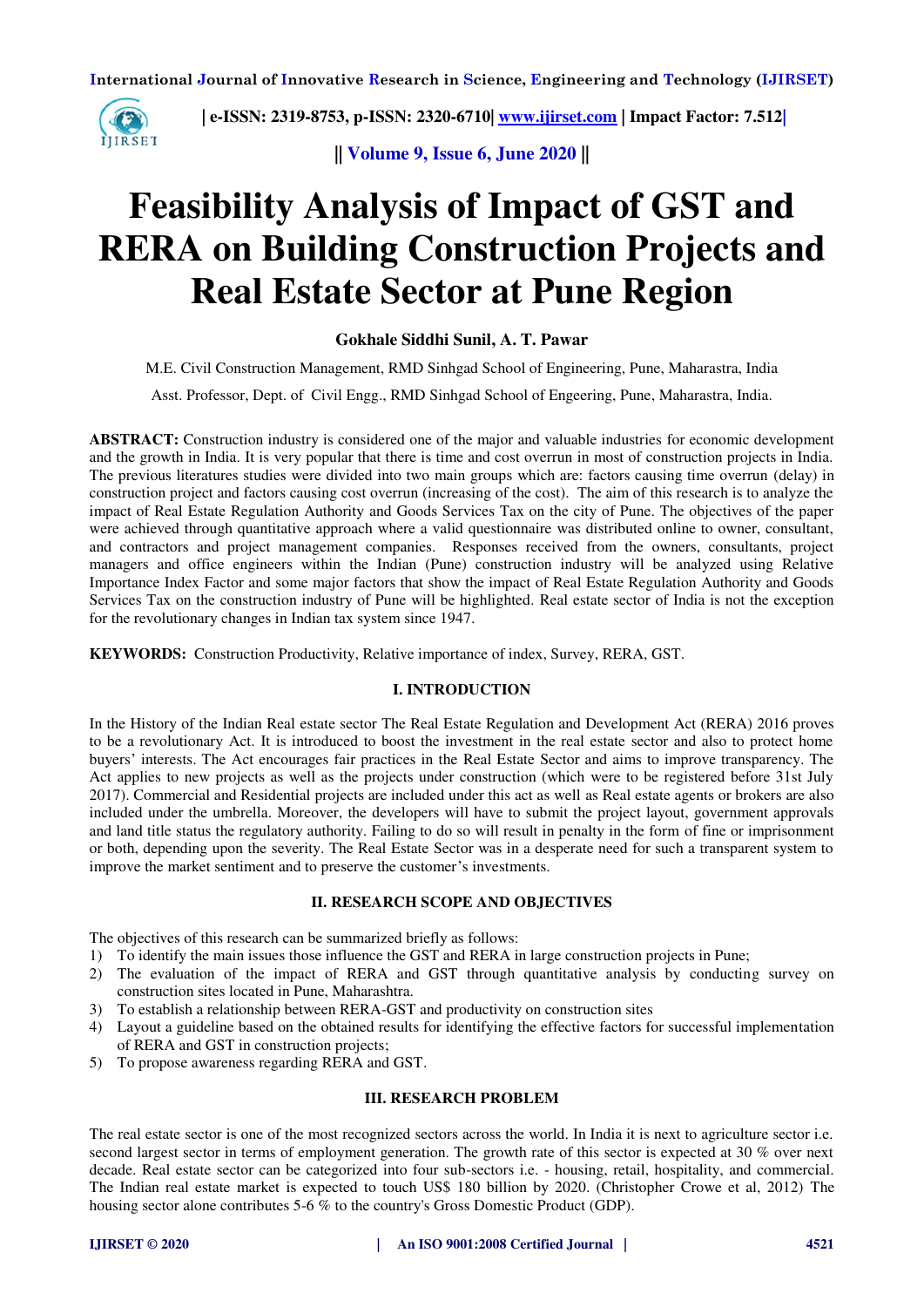

 **| e-ISSN: 2319-8753, p-ISSN: 2320-6710| [www.ijirset.com](http://www.ijirset.com/) | Impact Factor: 7.512|**

# **|| Volume 9, Issue 6, June 2020 ||**

#### **IV. LITERATURE REVIEW**

#### 1) Girish Garg (2014) – "**Basic Concepts and Features of Good and Service Tax in India"-**

The research carried out by this author is to analyze the impact of GST (Goods and Services Tax) on Indian Tax Scenario. He stated a brief description of the historical scenario of Indian taxation and its tax structure in his work. Then he stated the need arising for the change in tax structure from traditional to GST model. GST has be detailed discuss in this paper as the background, silent features and the impact of GST in the present tax scenario in India.

#### 2) Anita Choudhary (2018)- **"RERA: A Reform to support Real Estate Sector"-**

The author in her research stated the purpose and objective of the act RERA is to reduce the mental and financial distress that customers have suffered from the fraudulent builders and Real Estate lobby. The RERA act will help the consumers to get possession of their units in a timely manner with better conditions. This act will also bring complete transparency in the Real Estate sector benefitting both the home buyer's community and developer's community.

3) Dr. Harvinder Singh Bhalla, Mr. Amarbir Singh Bhalla, Ms. Nancy Gupta (2017) – "**Goods and Service Tax (GST) - Impact, Challenges and Opportunities"-** 

This paper focuses on the process of introducing the Goods and Services Tax (GST), bringing out the perspectives of different stakeholders and the contentious issues. The authors mentioned that Goods and Services Tax (GST) is a value added tax implemented in India and it has been made clear that there would be a dual GST, taxation power – both by the center and the state to levy the taxes on the goods and services.

4) Arpit Shailesh, Dr. Taruna(2016)- **"A study on impact of goods and services tax on Indian economy: A key tax reform"-** 

The authors in their paper stated that a very significant improvement over the local sales tax system is known Goods and Services Tax (GST). GST, one of the biggest taxation reforms in India is all set to assimilate Economies of the State and boost up the overall economic growth .

#### **V. RESEARCH METHODOLOGY**

The data has been collected by interviewing the officials of the construction industry. The study has been broadly undertaken as follows:

- Identified the projects, which has are under RERA and GST
- Studied all the available plans, estimates, schedules and work procedures in detail and collected all the relevant data about the project.
- Analyzed the data obtained and compared the estimated and actual schedules and budget to understand the causes and implications of overruns due to RERA and GST.
- Examined the reasons for the over-runs through either personal interviews or questionnaires.
- Listed out all the shortcomings.
- Identified the reasons of overruns through a general survey of opinion from Architects, Consultants and Contractors and suggest the possible remedial solutions.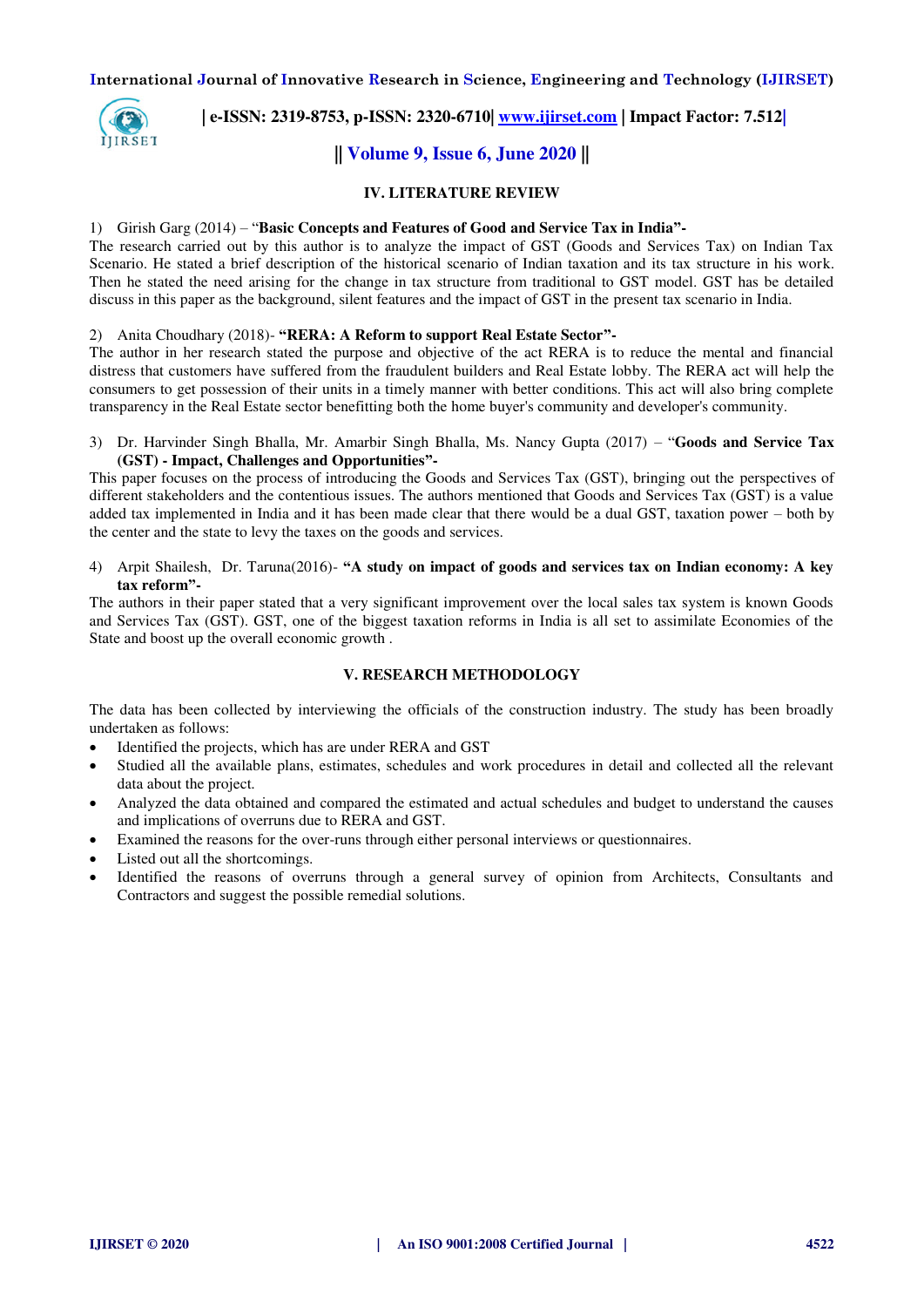

 **| e-ISSN: 2319-8753, p-ISSN: 2320-6710| [www.ijirset.com](http://www.ijirset.com/) | Impact Factor: 7.512|**





### **FACTORS AFFECTING CONSTRUCTION PRODUCTIVITY IN BUILDING CONSTRUCTION DUE TO IMPACT OF RERA AND GST IN THE CONSTRUCTION INDUSTRY**

- **Manpower related Factors-** Aiyetan, Ayodeji & Olatunji (2010) construction productivity is influence by many factors which include material equipment, tools, construction methods, management skills in terms of adequacy and accurate application.
- **External Factors-** Weather conditions are a significant factor to consider for completion of any construction project. Adverse winter weather, such as winds and rains, reduces productivity, particularly for external work such as formwork, T-shape work, concrete casting, external plastering, external painting, and external tiling.
- **Insufficient Time-** Aibinu and Pasco (2008) emphasizes that construction projects involving design time of months or years which request the contractors to digest the tender documents and submit the tender within a relative short period. The planning, estimating, developing a work method, studies and others are prepared within a short period or an insufficient time is allowed.
- **Factors related to the Communication-** According to Mohd and Madi (2017), reliable cost estimate alone determines profitability for a contractor. Cost estimates assist the contractor either to prepare cost plus basis bid or a competitive bid for a stipulated price contract.
- **Factors which are related to Material, Manpower, and Equipment-** Material management is one of the most important factors in the construction industry. Productivity can be affected if required materials, tools, or construction equipment for the species are not available at the correct location and time.

#### **MEASUREMENT OF DATA COLLECTED FROM THE SURVEY**

In order to select the suitable technique of study, the level of measurement is to be studied. For each measurement type, there is (are) (an) appropriate method(s) that can be applied. In this research, ordinal scales were used.

| F |       |                                     |                        |                |              |                               |
|---|-------|-------------------------------------|------------------------|----------------|--------------|-------------------------------|
|   | Item  |                                     |                        |                |              |                               |
|   | Scale | Strongly<br><b>Disagree</b><br>(SD) | <b>Disagree</b><br>(D) | Neutral<br>(N) | Agree<br>(A) | <b>Strongly Agree</b><br>(SA) |

**Ordinal Scale Used for Data Measurement**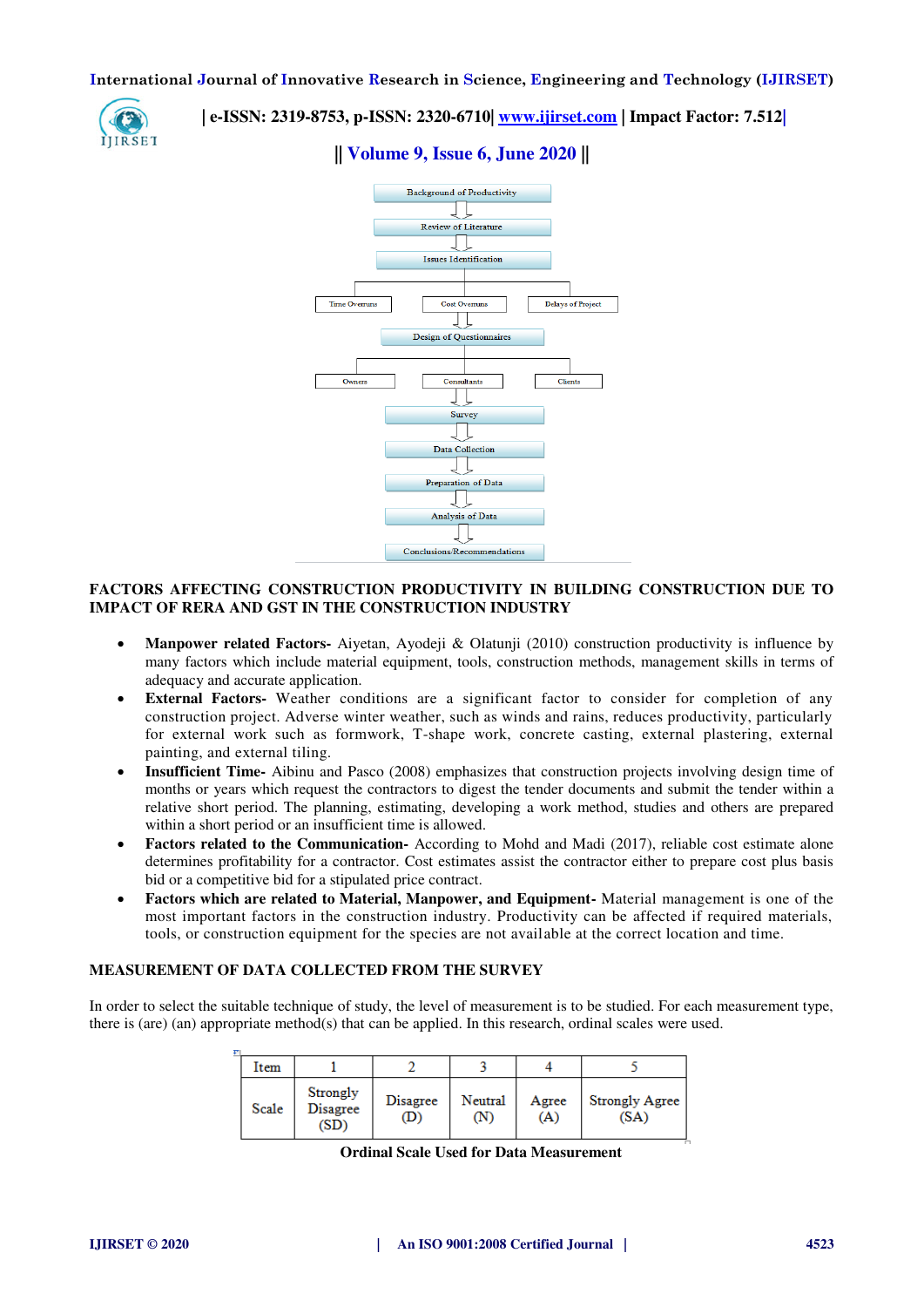

 **| e-ISSN: 2319-8753, p-ISSN: 2320-6710| [www.ijirset.com](http://www.ijirset.com/) | Impact Factor: 7.512|**

**|| Volume 9, Issue 6, June 2020 ||** 

### **DATA COLLECTED FROM THE SURVEY**

In successfully achieving main objective of the study, one of the most important phase is collection of accurate data. Data collection is a procedure of collecting crucial data records for a certain sample or population of observations (Bohrnstedt and Knoke, 1994).

|                                         | No. | Percentage of Total<br>(%) |
|-----------------------------------------|-----|----------------------------|
| <b>Total Questionnaires Sent</b>        | 20  |                            |
| <b>Total Questionnaires</b><br>Received | 12  | 60                         |
| <b>Invalid Data</b>                     |     |                            |
| <b>Used for Study</b>                   | 12  | 60                         |



Statistical Data of Questionnaires Sent and Received **Return Rate of the Questionnaire** 

#### **VI. SECTION A- General Information of the respondents and their firms:**

#### **1) Gender**

| <b>Gender</b> | <b>Response Percentage</b> | <b>Response Count</b> |  |
|---------------|----------------------------|-----------------------|--|
|               |                            |                       |  |
| Male          | 100%                       | 12                    |  |
|               |                            |                       |  |
| Female        | $0\%$                      |                       |  |
|               |                            |                       |  |
|               | <b>Answered questions</b>  | 12                    |  |
|               |                            |                       |  |
|               | <b>Skipped questions</b>   |                       |  |
|               |                            |                       |  |
|               |                            |                       |  |

 **Gender Description of the respondents Gender Description**

**2) Nature of the enterprise of the respondents**

| <b>Activity</b>          | <b>Response</b><br>Percentage | <b>Response Count</b> |
|--------------------------|-------------------------------|-----------------------|
| $Micro > 10$ Lacs        | 0%                            |                       |
| $Small > 25$ Lacs        | 41.66%                        | ٢                     |
| Medium 25 lacs to 1Crore | 50%                           | 6                     |
| Large < 1Crore           | 8.33%                         |                       |
|                          | <b>Answered</b><br>questions  | 12                    |





#### **Nature of Enterprise September 2016 12 September 2016 12:30 Nature of Enterprise of the Respondents**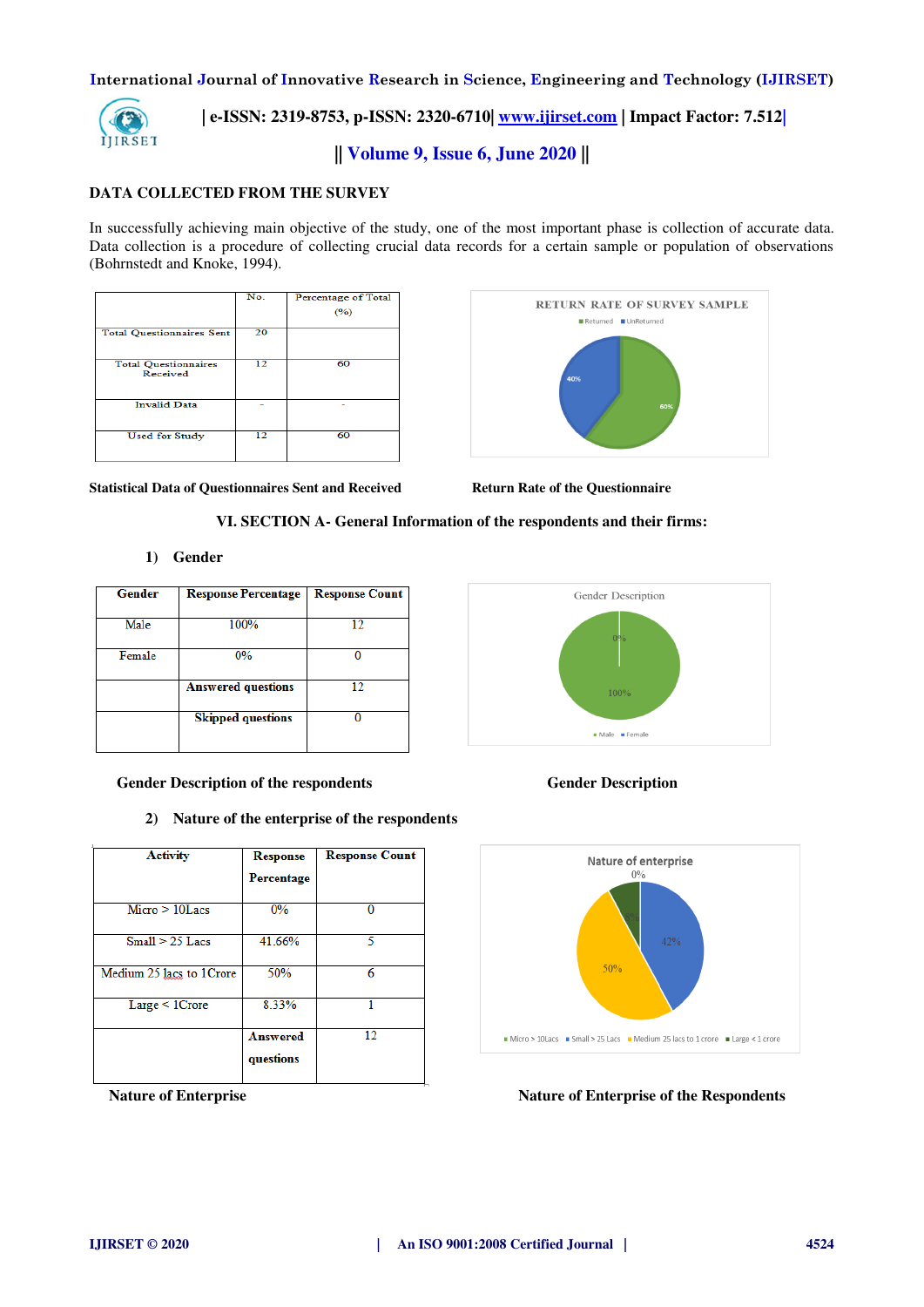

 **| e-ISSN: 2319-8753, p-ISSN: 2320-6710| [www.ijirset.com](http://www.ijirset.com/) | Impact Factor: 7.512|**

**|| Volume 9, Issue 6, June 2020 ||** 

#### **3) Educational level**



**VII.** S**ECTION B- Analysis of factors affecting accuracy by RII method:** 

| T)<br>ractors related to schedule of the pr                                                                      |               |      |  |
|------------------------------------------------------------------------------------------------------------------|---------------|------|--|
| <b>Factor</b>                                                                                                    | $_{\rm{RII}}$ | Rank |  |
| Late repayment of Bills from your<br><b>Client</b>                                                               | 0.75          |      |  |
| delay in implementation of RERA                                                                                  | 0.7166        | 2    |  |
| Application of new laws by Goyt in<br>between the ongoing activities                                             | 0.700         | 3    |  |
| Unclear prices of the project details                                                                            | 0.666         | 4    |  |
| In Adequate Help is getting from<br>MIDC/DIC in the Procurement of<br>Loan                                       | 0.6166        | ς    |  |
| Extended time for process of<br>complaint/ actions against the<br>builder/promoter in case of<br>fraud/complaint | 0.6166        | 6    |  |
| Adequate availability of Export and<br>Import of materials                                                       | 0.5833        |      |  |
| Unclear of the rates of GST for<br>Construction services under old<br>scheme and new scheme                      | 0.550         | я    |  |

# **1) Factors related to schedule of the project**



#### **RII for Factors related to schedule of the project**



#### **Factors related to schedule of the project**

**2) Economic factors**

| - реопонне неского                |                           |                |  |
|-----------------------------------|---------------------------|----------------|--|
| <b>Factors</b>                    | $\mathbf{R}$ $\mathbf{H}$ | Ranking        |  |
| Delay in implementation of 0.7166 |                           | T              |  |
| <b>RERA</b> on some sites         |                           |                |  |
| Clear idea about the              | 0.66                      | $\overline{2}$ |  |
| application of GST                |                           |                |  |
|                                   |                           |                |  |
| Demonisation, RERA RERA           | 0.65                      | 3              |  |
| GST application<br>and            |                           |                |  |
| construction industry             |                           |                |  |
| Clearance on the prices of the    | 0.65                      | 4              |  |
| products                          |                           |                |  |
| Purchase from legal suppliers     | 0.633                     | 5              |  |
| They are Increase in prices       | 0.566                     | 6              |  |
| due to GST                        |                           |                |  |
| Rates of GST for new and          | 0.55                      | 7              |  |
| old constructions                 |                           |                |  |
| Rates for GST<br>on.              | 0.55                      |                |  |
| commercial constructions old      |                           | 8              |  |
| and new                           |                           |                |  |
|                                   |                           |                |  |

 **Ranking of Factors related to schedule of the project**





**Economic factors Ranking for economic factors**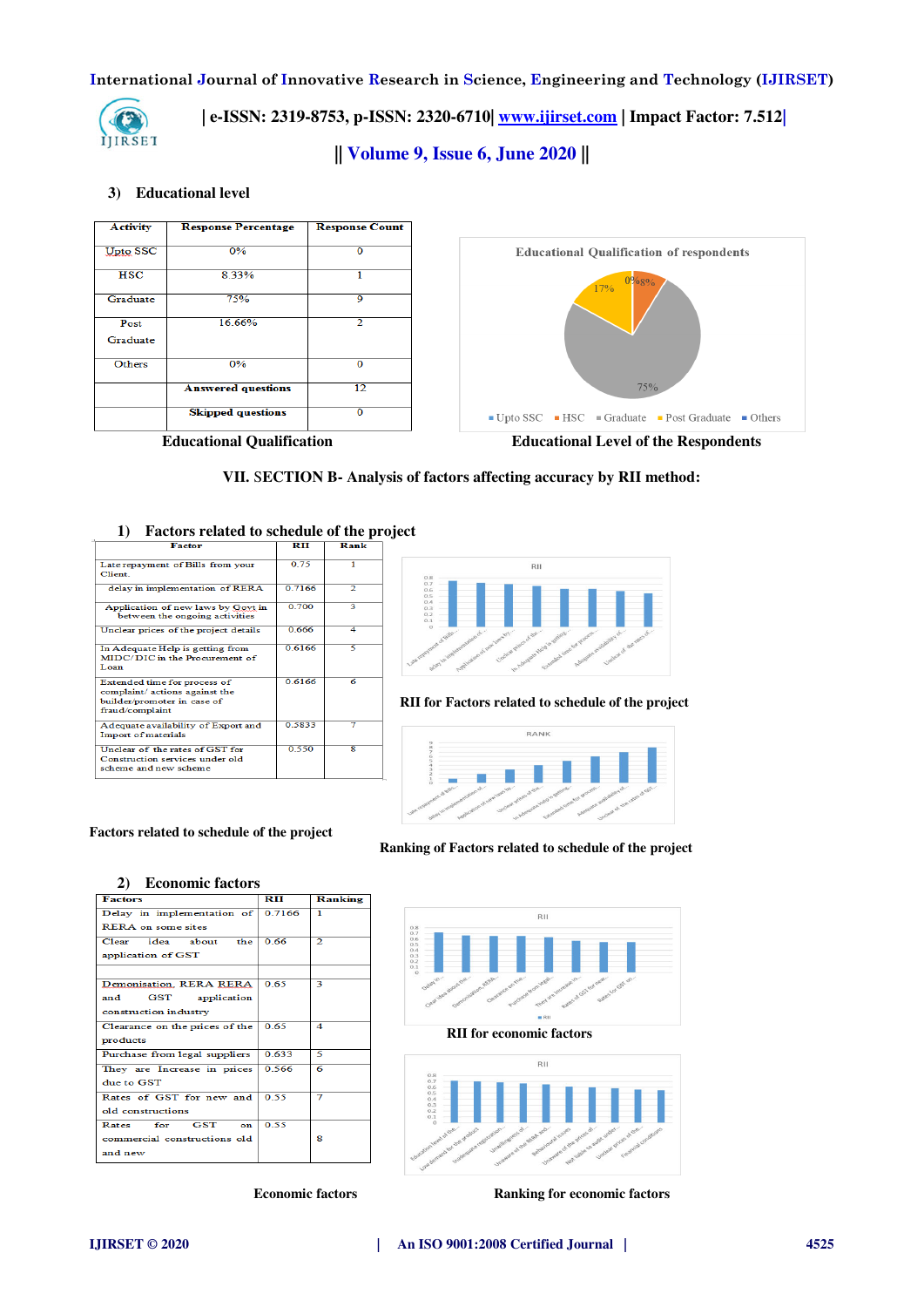

 **| e-ISSN: 2319-8753, p-ISSN: 2320-6710| [www.ijirset.com](http://www.ijirset.com/) | Impact Factor: 7.512|**

**|| Volume 9, Issue 6, June 2020 ||** 

#### **3) Factors related to owner and client**

| <b>Factors</b>                            | RII's  | ranking            |
|-------------------------------------------|--------|--------------------|
| Late repayment of bills from the client   | 0.75   | 1                  |
| Lower level of customer satisfaction      | 0.666  | $\overline{2}$     |
| Unwillingness of builders<br>be<br>to     | 0.666  | 3                  |
| dependent on strict rules and regulations |        |                    |
| Unwillingness of the owner to pay GST     | 0.666  | $\overline{\bf 4}$ |
| High cases of fraud by the builder        | 0.6166 | 5                  |
| Unequal rights to the buyer and seller    | 0.566  | 6                  |
| High rates of GST                         | 0.55   | 7                  |
| Low communication between the owner       | 0.5166 | 8                  |
| and the client                            |        |                    |
| Builder does not guarantee hundred        | 0.50   | 9                  |
| percent trustworthy information           |        |                    |



**Factors related to owner and client RII for factors related to owner and client**



**Ranking of the factors related to owners and client** 

#### **VIII. RECOMMENDATIONS AND CONCLUSIONS**

- Buyers should be wary before fixing on the apartments. Always check on the background of the builder. Big or small is immaterial. The builder should be trust worthy person. He must have executed similar apartments. This is only to satisfy themselves that they have chosen the right builder who has good experience in construction of multi storied buildings. The study concluded 30 factors that impact most on the productivity due to the implementation of RERA and GST. It is recommended for all the buyers to always insist on the copy of RERA approval, while booking the flats.
- Since RERA approval is given only after completion of all the required formalities by the builder, copy of RERA approval is a must to find a place along with other documents of the buyer.
- It can be easily observed there has been a considerable reduction of up to 1.2% of the Project Cost by application of GST.
- GST has lend a whole lot of transparency in the real estate sector while also playing a major role in minimizing unscrupulous (black money) transactions.

#### **IX. FUTURE RESEARCH SCOPE**

The current research study was limited to the building construction industry in the Pune region of Maharashtra state. The future study could be done in other parts of the State and could emphasize specific types of building construction, including commercial, education, government buildings, skyscrapers, etc. A study similar to the present research is needed for transportation projects to find factors that affect the productivity of highway construction, which will help departments of transportation to minimize unnecessary cost escalations and project-schedule delays. Federal and state governments invest significant amounts of capital in road construction.

#### **REFERENCES**

1) Girish and Towers network television, Garg – "Basic Concepts and Features of Good and Service Tax in India"- International Journal of scientific research and management (IJSRM) Volume 2||Issue 2 Pages 542-549 2014 Website: www.ijsrm.in ISSN (e): 2321-3418

2) Anita Choudhary - "RERA: A Reform to support Real Estate Sector"- Inspira-Journal of Commerce, Economics & Computer Science (JCECS) .ISSN : 2395-7069 General Impact Factor : 2.4668, Volume 04, No. 01, January-March., 2018, pp. 208-210